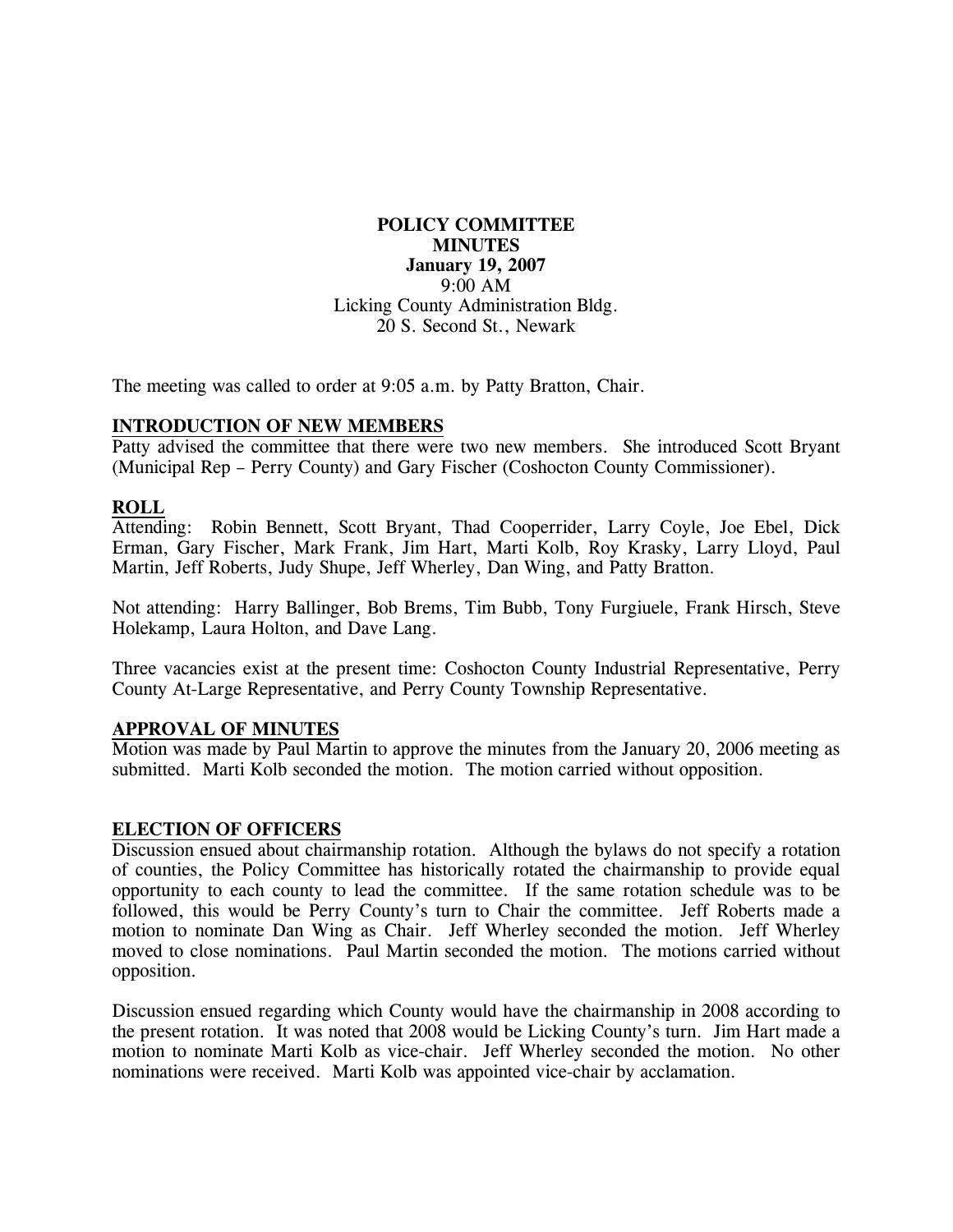At this time Patty turned the meeting over to Dan Wing.

# **OLD BUSINESS**

NONE

### **NEW BUSINESS**

### **ANNUAL REVIEW OF PLAN IMPLEMENTATION**

Carol advised the committee that all commitments in the plan are being met – including the 90% recycling access in all counties, with the exception the Industrial Work Groups. She advised the committee that two workshops were scheduled. The first one was cancelled as no registrations were received. The second one was cancelled as the business hosting the workshop was unsure if they would be open.

Carol met with the committee's industrial representatives in December and they decided to work with the local Chambers of Commerce. Carol will be contacting those offices to discuss that possibility.

Jeff Wherley asked Carol if the individual counties were achieving their goals as far as meeting contractual commitments and she stated that they are.

Marti Kolb made a motion that no recommendations would be sent forth to the Board of Directors. Jim Hart seconded the motion. The motion carried without opposition.

## **TIMELINE FOR NEXT PLAN UPDATE**

Carol presented the committee with a revenue ending balance projection for the district beginning in 2007 and running through 2024 (the dates covered by the next plan update). She advised the committee that in the current plan there is a fee increase scheduled to take effect January 1, 2009. The increase will raise in-district fees from \$1/ton to \$2/ton. The projection indicates that the fee increase may not be needed. Discussion ensued regarding the fact that the District has no choice in implementing the fee increase as it is written in the current plan. If the committee does not want the fee increase there are two options. The first option is to begin the update of the plan now and accelerate the schedule so it is complete prior to January 1, 2009. The last plan research phase alone took 18 months to complete. The second option would be to amend the current plan. That process takes 6 months. That would allow the plan update to follow the timeline previously approved. Additional discussion included the variables that could affect the projected revenue (Tunnell Hill opening, the status of Pine Grove), and the likelihood of haulers passing a "decrease" on to their customers if the fees are raised and then lowered. Thad Cooperrider made a motion to have the committee look at the finances again in January 2008 and make a decision at that time as to what they wanted to do